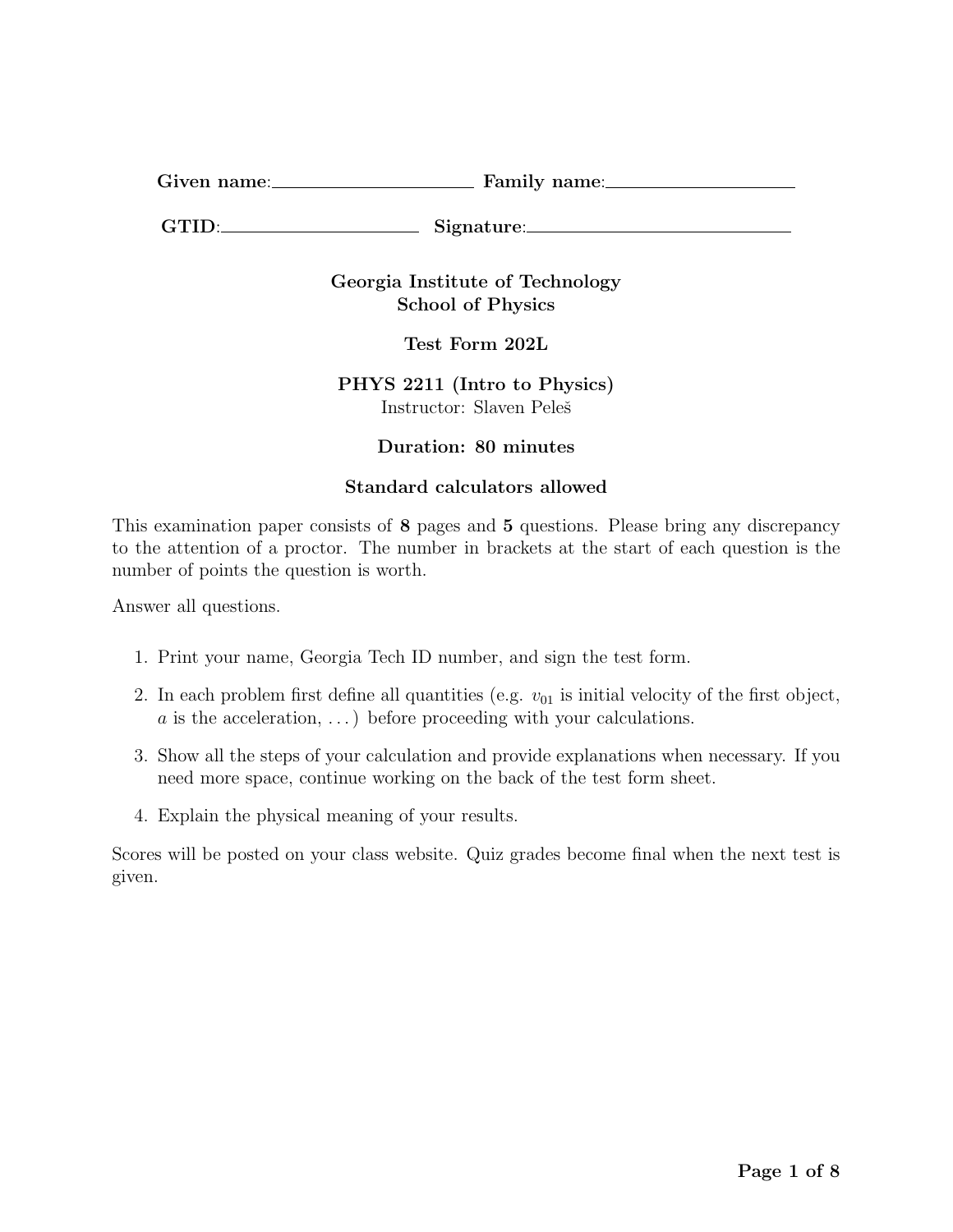1. [25] A 55 kg physicist stands on a scale in an elevator in outer space. She does not know whether the elevator is acclerating in free space or hanging in a gravitational field, but the scale reads 236 N. How long will an apple take to reach the floor if she drops it from rest (relative to herself), 1.9 m from the floor?

*Solution*: Let us denote the apparent weight of the physicist with  $w$ , and her mass with  $m$ . The apparent gravity acceleration in the elevator frame is then obtained as

$$
a = \frac{w}{m} = \frac{236N}{55kg} = 4.29m/s^2
$$

The acceleration is in the vertical direction pointing downward.

If we choose coordinate system such that  $y$ -axis is vertical, with positive direction up, and  $y = 0$  to be at the floor of the elevator, we find the expression for the position of the apple to be

$$
y(t) = -\frac{1}{2}at^2 + h,
$$

where  $h = 1.9$  m is the initial position of the apple in the elevator frame, before it was dropped. At time  $t_f$ , when the apple hits the floor of the elevator

$$
y(t_f) = 0 \Rightarrow -\frac{1}{2}at_f^2 + h = 0
$$

and therefore

$$
t_f = \sqrt{\frac{2h}{a}} = \sqrt{\frac{2 \times 1.9 \,\mathrm{m}}{4.29 \,m/\,s^2}} = 0.94 \,\mathrm{s}
$$

The apparent gravity acceleration in the elevator frame is smaller than the gravity acceleration on the Earth, so the apple takes longer time to fall to the elevator floor.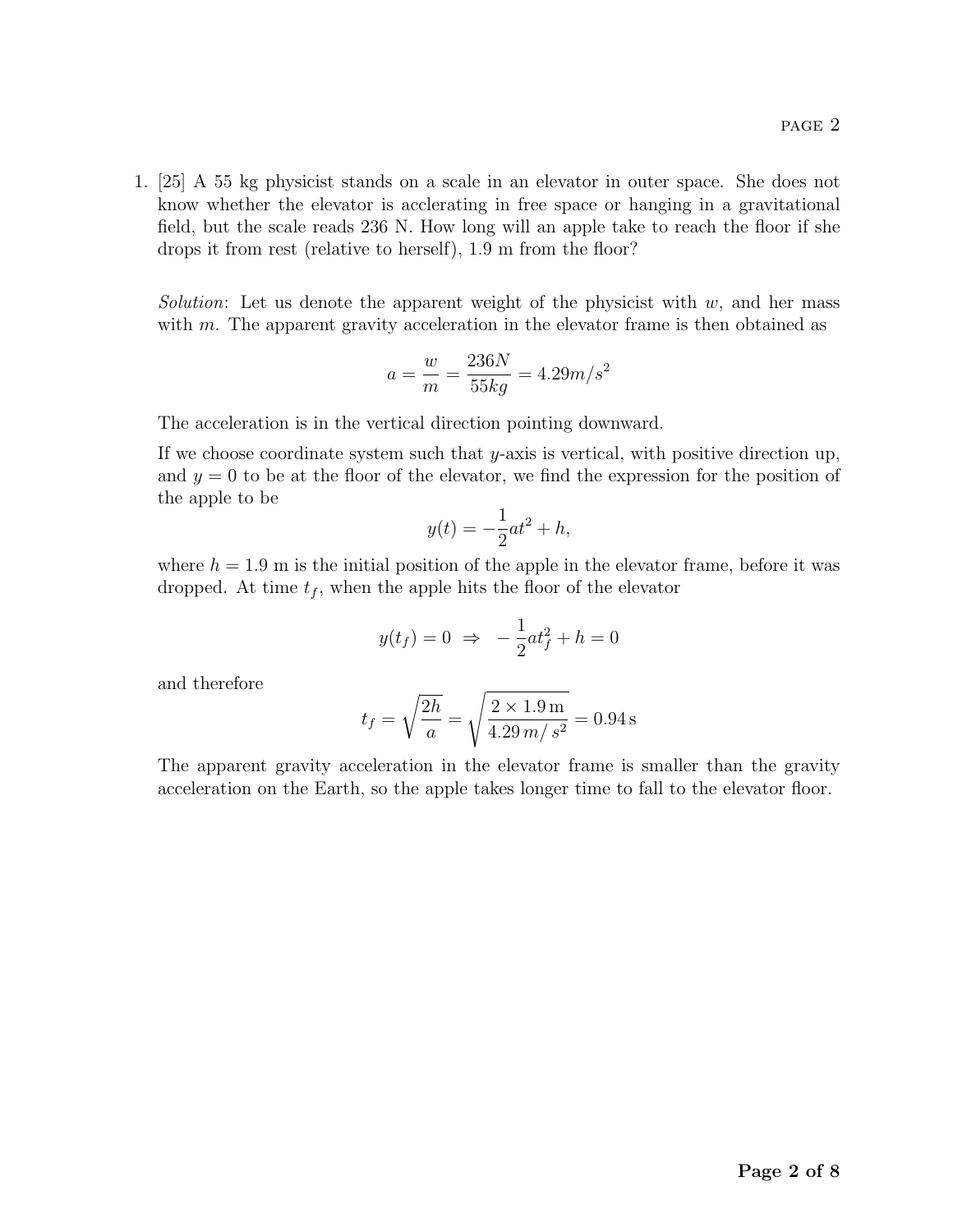

Figure 1.

- 2. [25] A suitcase of mass  $m_1$  lies horizontally on a cart of mass  $m_2$  (Figure 1). The coefficient of static friction between the suitcase and the cart is  $\mu_s$ , and the coefficient of rolling friction between cart's wheels and the ground is  $\mu_r$ . Express your results in terms of  $m_1$ ,  $m_2$ ,  $\mu_s$ ,  $\mu_r$  and gravitational acceleration g.
	- (a) Find an expression for the maximum acceleration of the cart for which the suitcase does not slip.
	- (b) Find an expression for the force that would produce that acceleration.
	- (c) Draw free body diagrams for the cart and for the suitcase.
	- (d) Discuss your results.

### Solution:

(a) If the suitcase does not slip, it means its acceleration is the same as the acceleration of the cart. Since the only force that pulls the suitcase horizontally is the static friction force, the maximum acceleration is determined by the static friction threshold

$$
a_{\max} = \frac{f_{\max}}{m_1} = \frac{\mu_s m_1 g}{m_1} = \mu_s g.
$$
\nSurface

\n
$$
f_s
$$
\n
$$
m_1 g
$$
\n
$$
m_1 g
$$
\n
$$
m_1 g
$$
\n
$$
m_1 g
$$
\n
$$
m_2 g
$$

Figure 2.

(b) If the cart moves with acceleration  $a_{\text{max}}$  the cart and the suitcase move together, and can be considered as a single system. The forces acting on the cart/suitcase system are the force  $F$ , which pulls the cart, and the rolling friction force between cart wheels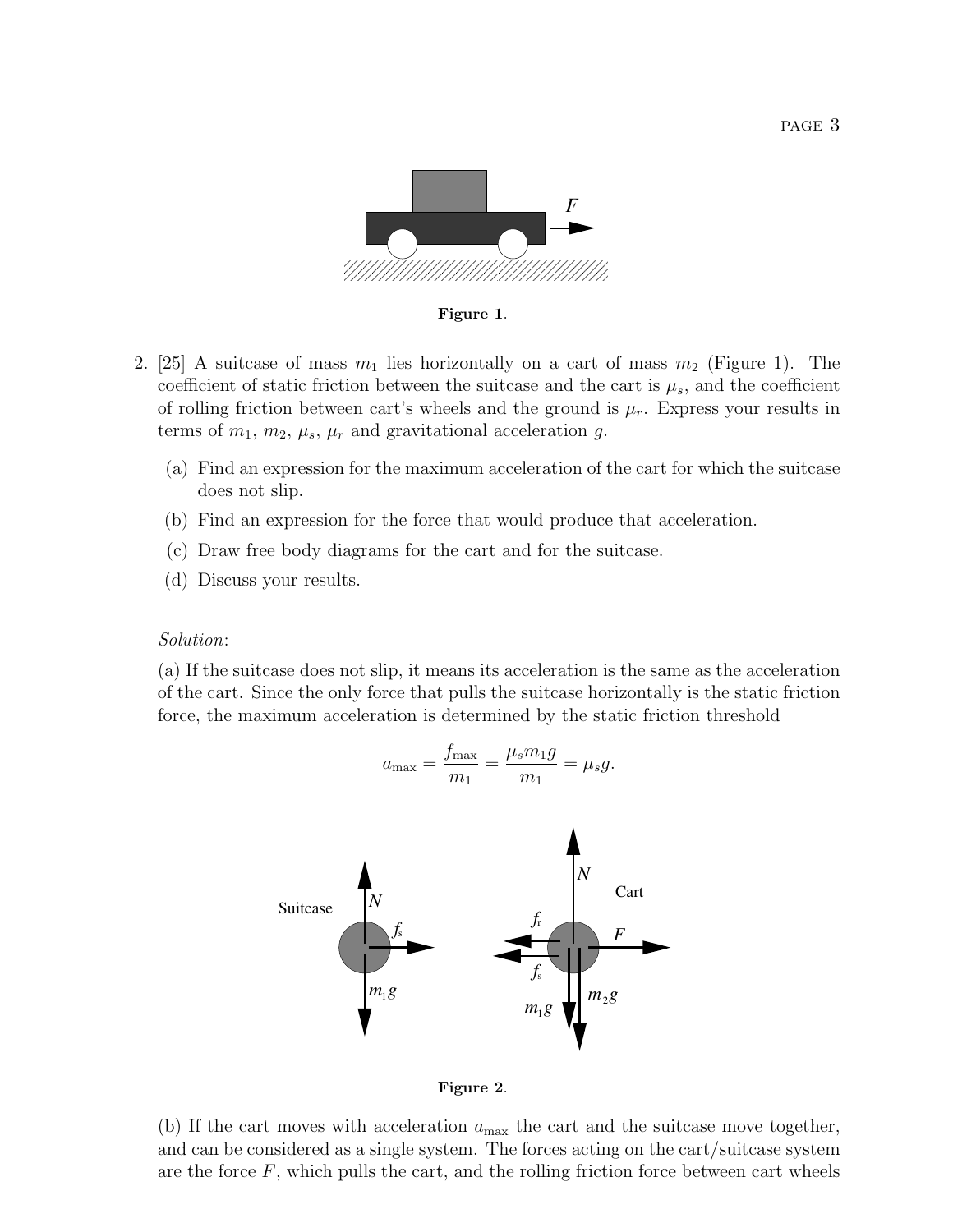and the ground. From Newton's Second Law we obtain the equation of motion for the system

$$
(m_1 + m_2)a_{max} = F - \mu_r(m_1 + m_2)g
$$

and from there we find the expression for the force when  $a = a_{\text{max}}$  to be

$$
F = (\mu_r + \mu_s)(m_1 + m_2)g
$$

Here we chose  $x$ -axis to be horizontal, and positive direction to be in the direction of the force F.

(c) See Figure 2.

(d) The only horizontal force acting on the suitcase is a friction force. When the cart accelerates, it is the static friction that will try to pull the suitcase together with the cart. When the cart's acceleration is larger than  $a_{\text{max}}$ , the static friction threshold is exceeded, and the suitcase will start sliding backward relative to the cart. The suitcase will be dragged by the cart for a while, due to kinetic friction force.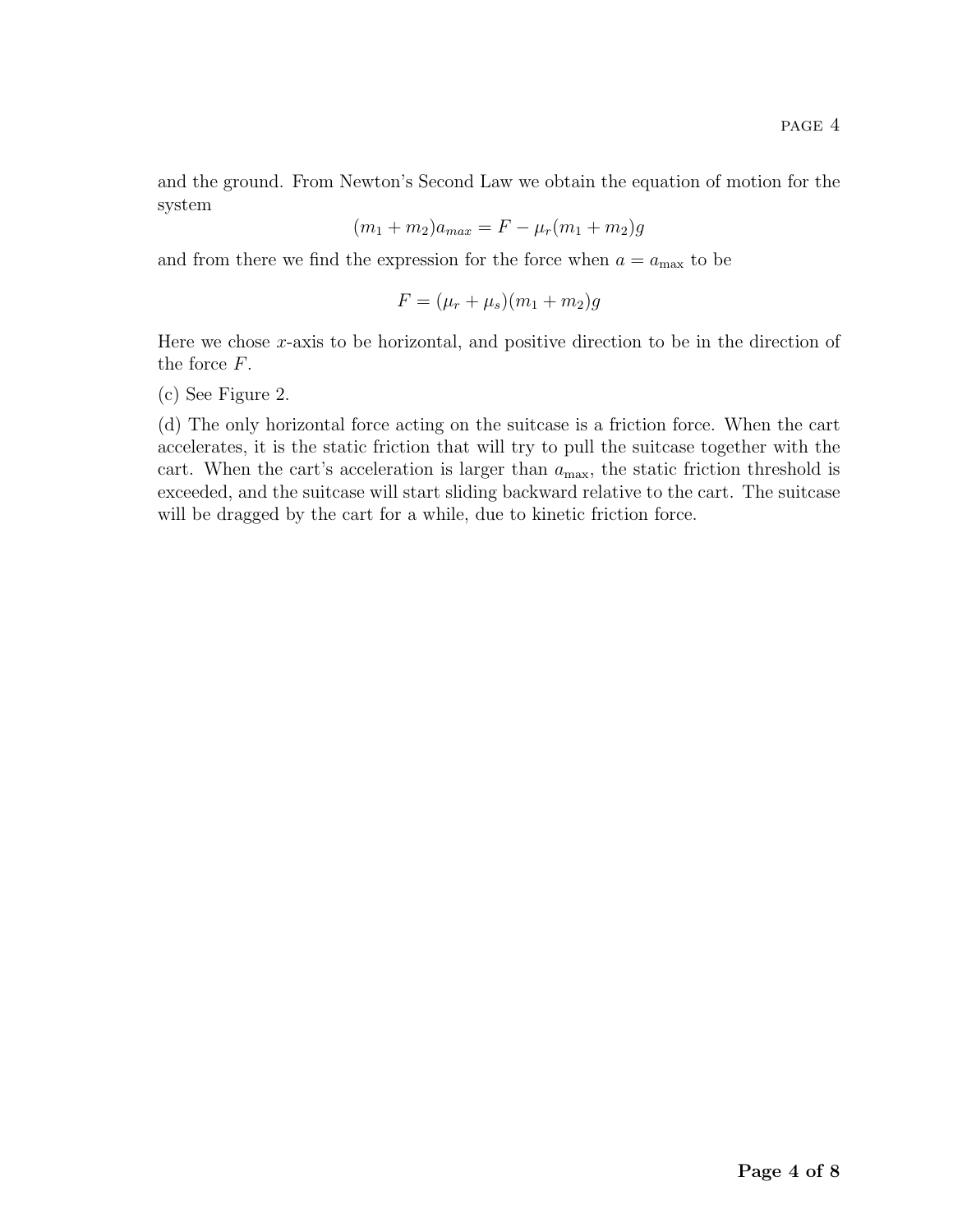- 3. [25] Two balls of equal size are falling downwards at their terminal velocities. One ball is made of wood and has mass 1 kg, while the other is made of lead and has mass 10 kg. At time  $t_0$  both balls are found to be 30 m above the ground. The radius of each ball is 6.0 cm.
	- (a) Find how much time will pass from  $t_0$  before each ball hits the ground?
	- (b) Discuss your results. Which ball hits the ground first? Why?

### Solution:

(a) When an object moves at its terminal velocity that means that the drag force balances all the other forces acting upon the object. For a ball freely falling through the air that can be expressed as

$$
\frac{1}{4}A\, v_{term}^2 = mg
$$

where  $v_{term}$  is the terminal speed, A is the area of the ball's cross section, m is the mass of the ball, and  $g$  is acceleration due to gravity. From this expression we find the expression for the terminal speed as

$$
v_{term} = \sqrt{\frac{4mg}{A}}.
$$

For the lead ball the terminal velocity is

$$
v_{lt} = \sqrt{\frac{4 \times 10 \times 9.8}{\pi (0.06)^2}} \,\mathrm{m/s} = 186 \,\mathrm{m/s},
$$

and for the wooden ball it is

$$
v_{wt} = \sqrt{\frac{4 \times 1 \times 9.8}{\pi (0.06)^2}} \,\mathrm{m/s} = 58.9 \,\mathrm{m/s}.
$$

Since the total force acting on each ball is zero, the balls move with constant velocities and the time that takes them to hit the ground is

$$
t_l = h/v_{lt} = 0.16s
$$
 and  $v_{wt} = h/v_{lt} = 0.51s$ ,

for the lead and wooden ball, respectively. Here  $h = 30$  m is the hight at which the two balls are found initially.

(b) The lead ball has larger terminal velocity, and therefore hits the ground first. Heavier ball needs larger drag force to stop its acceleration. Since the two balls have the same size, the heavier ball has to move at higher speed in order to produce drag force which will be equal to its weight.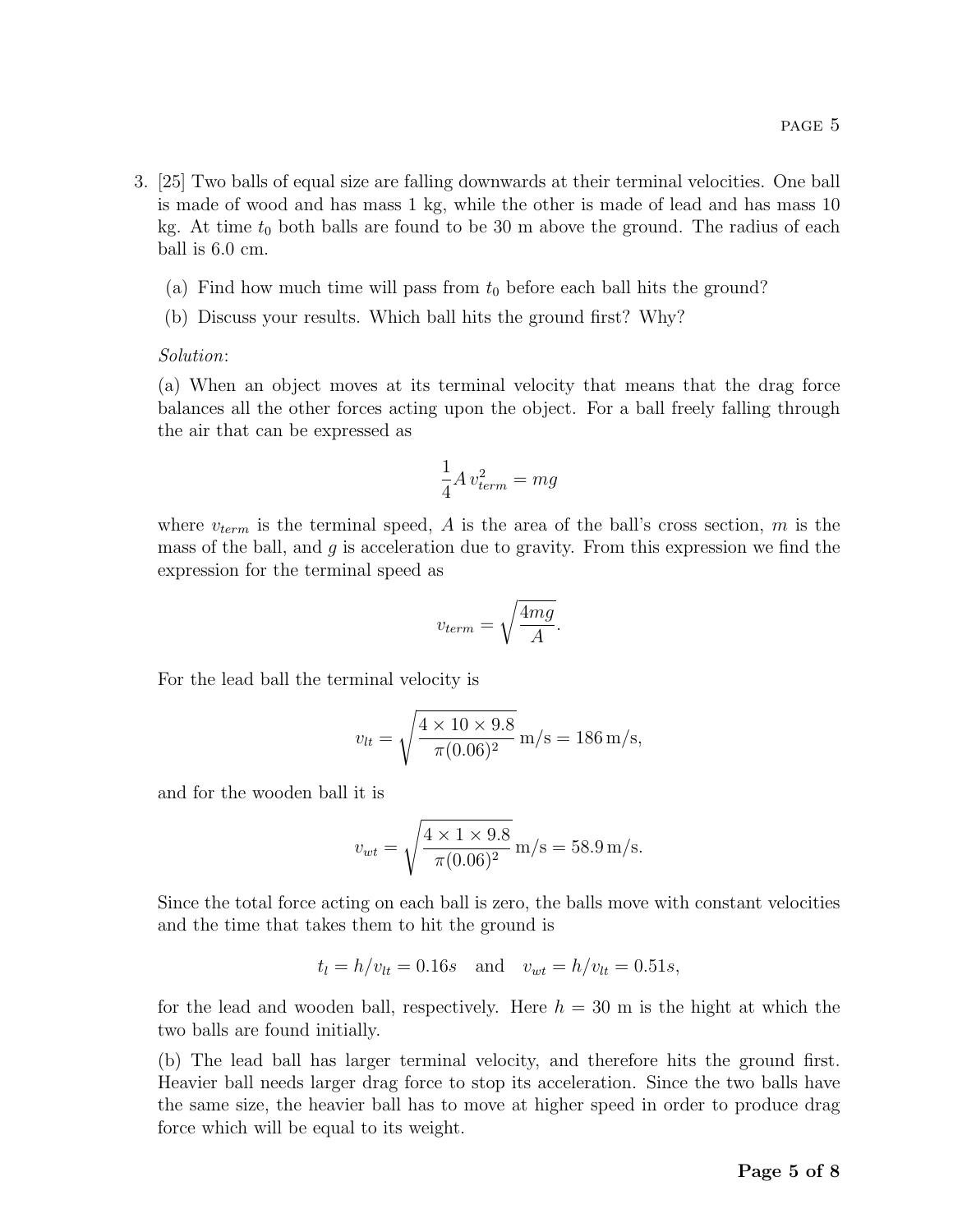4. [25] Compressed air is used to fire a 50 g ball vertically upward from a 96 cm tall tube. Initially the ball is at rest at the bottom of the tube. The air exerts an upward force of 2.0 N on the ball as long as it is in the tube. How high does the ball go above the top of the tube? Assume acceleration due to gravity is  $9.8 \text{ m/s}^2$ . Explain your result.

Solution: Inside the tube equation of motion for the ball is given by:

$$
m\mathbf{a} = \mathbf{F}_{air} + m\mathbf{g},
$$

where m is mass of the ball, **a** is acceleration of the ball inside the tube,  $\mathbf{F}_{air}$  is the force that air exerts on the ball, and g is acceleration due to gravity. If we choose  $y$ -axis to be vertical and pointing up, we can find the acceleration of the ball inside the tube as

$$
\mathbf{a} = \frac{\mathbf{F}_{air}}{m} + \mathbf{g} = \left(\frac{F_{air}}{m} - g\right)\hat{\jmath} = \left(\frac{2.0 \,\mathrm{N}}{0.050 \,\mathrm{kg}} - 9.8 \,\mathrm{m/s}^2\right)\hat{\jmath} = 30.2 \,\mathrm{m/s}^2\hat{\jmath}.
$$

Next, let us find velocity of the ball at the top of the tube. If we choose the origin of our coordinate system at the top of the tube, expressions for the position and the velocity of the ball become  $y(t) = \frac{1}{2}at^2 - L$  and  $v(t) = at$ , respectively, where L is the length of the tube (here we dropped vector notation since the entire motion takes place along the  $y$ -axis). By eliminating time from these two equations, we find that the velocity of the ball at the top of the tube is

$$
v_{top} = +\sqrt{\frac{2L}{g}} = +7.61 \text{m/s}.
$$

Outside of the tube the only force acting on the ball is gravity, and the ball moves with constant acceleration g. In our coordinate system the expression for the ball's position and velocity are

$$
y(t) = -\frac{1}{2}gt^2 + v_{top}t
$$
 and  $v(t) = -gt + v_{top}$ ,

respectively. When the ball reaches the highest point, its velocity is zero, so from the second equation we find that the time it takes the ball to travel from the top of the tube to its highest point is  $t_{max} = v_{top}/g$ . By substituting this time into the expression for the position  $y(t)$ , we find that

$$
y_{max} = y(t_{max}) = \frac{v_{top}^2}{2g} = 2.96
$$
m

The ball will go 2.96 m high above the top of the tube, what is approximately three times the length of the tube.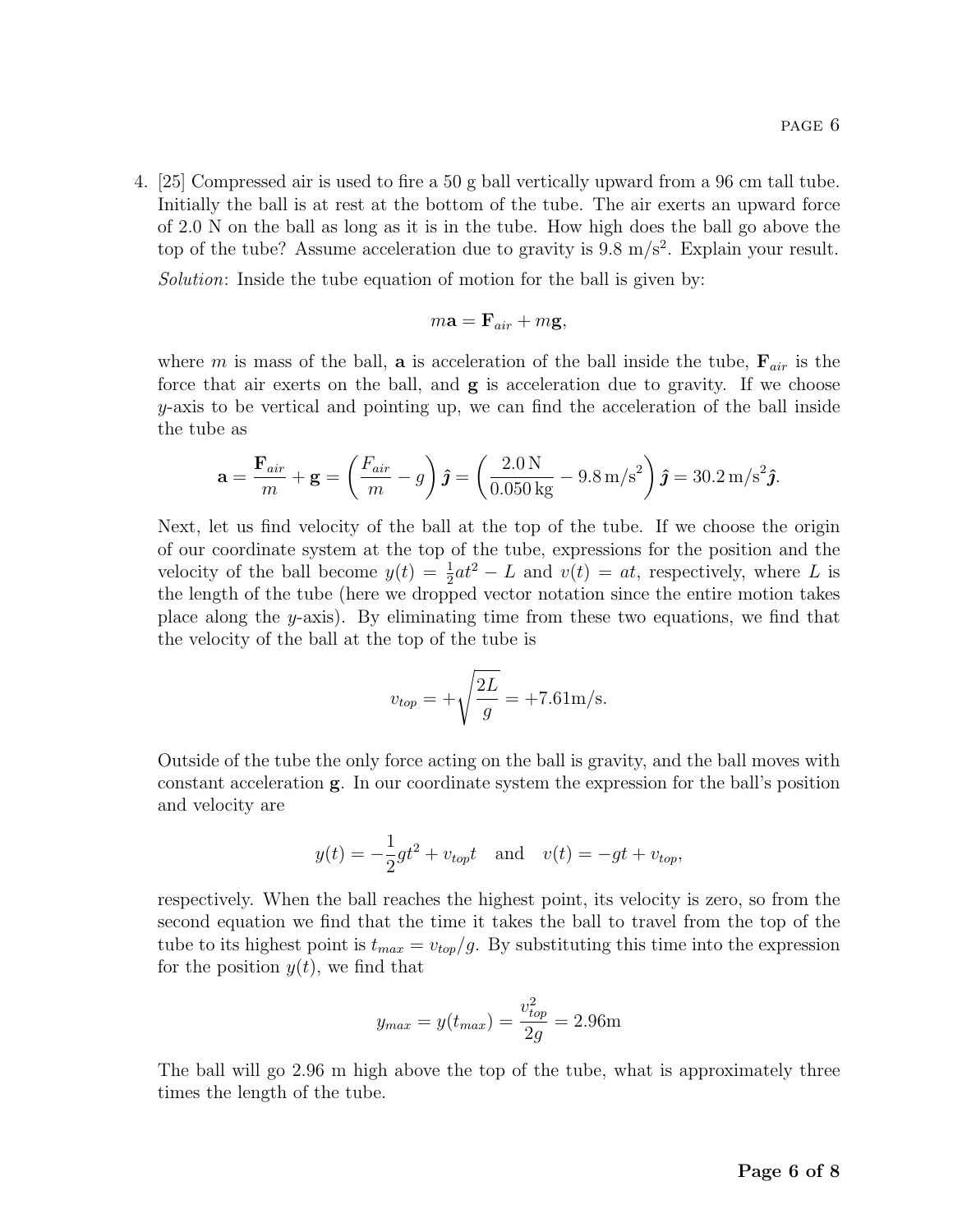

#### Figure 3.

- 5. [25] Two blocks of mass  $m_1 = 2.5$  kg and  $m_2 = 1.5$  kg are connected by a rope as shown in Figure 3. The system is initially at rest. The coefficients of static and kinetic friction between block  $m_1$  and the surface on which it slides are  $\mu_s = 0.1$  and  $\mu_k = 0.02$ respectively. Take the acceleration due to gravity to be  $9.8 \text{ m/s}^2$ . Assume the rope and the pulley are massless, the rope does not stretch, and the pulley is frictionless.
	- (a) Find the acceleration of the system.
	- (b) Find the tension in the rope connecting the two blocks.
	- (c) Discuss your results. Does the system move?

Solution: (a) First, let us assume that the system does not move. In that case the static friction force acting on block  $m_1$  has to be equal to gravity force acting on block  $m_2$ . That is possible only if

$$
f_s = \mu_s m_1 g \ge m_2 g,
$$

(where g is the gravity acceleration). By substituting values for  $m_1, m_2, \mu_s$  and g we find this is NOT the case:

 $2.45 N \not\geq 14.7 N$ .

Therefore, the system will exhibit an accelerated motion.

The two blocks will have the same acceleration  $a$ , since they are connected by the rope which does not stretch. From the Newton's Second Law we find the equations of motion for the two blocks to be

$$
m_2 a = -T + m_2 g \tag{1}
$$

$$
m_1 a = T - \mu_k m_1 g \tag{2}
$$

where  $T > 0$  is the tension force in the rope. By adding equations (1) and (2) we obtain:

$$
a = \frac{m_2 - \mu_k m_1}{m_1 + m_2}g = 3.55 \,\mathrm{m/s^2}
$$

(b) By substracting equation (1) from the equation (2) we obtain the expression for the tension in the rope

$$
T = \frac{(\mu_k + 1)m_1m_2}{m_1 + m_2}g = 9.37 \,\mathrm{N}
$$